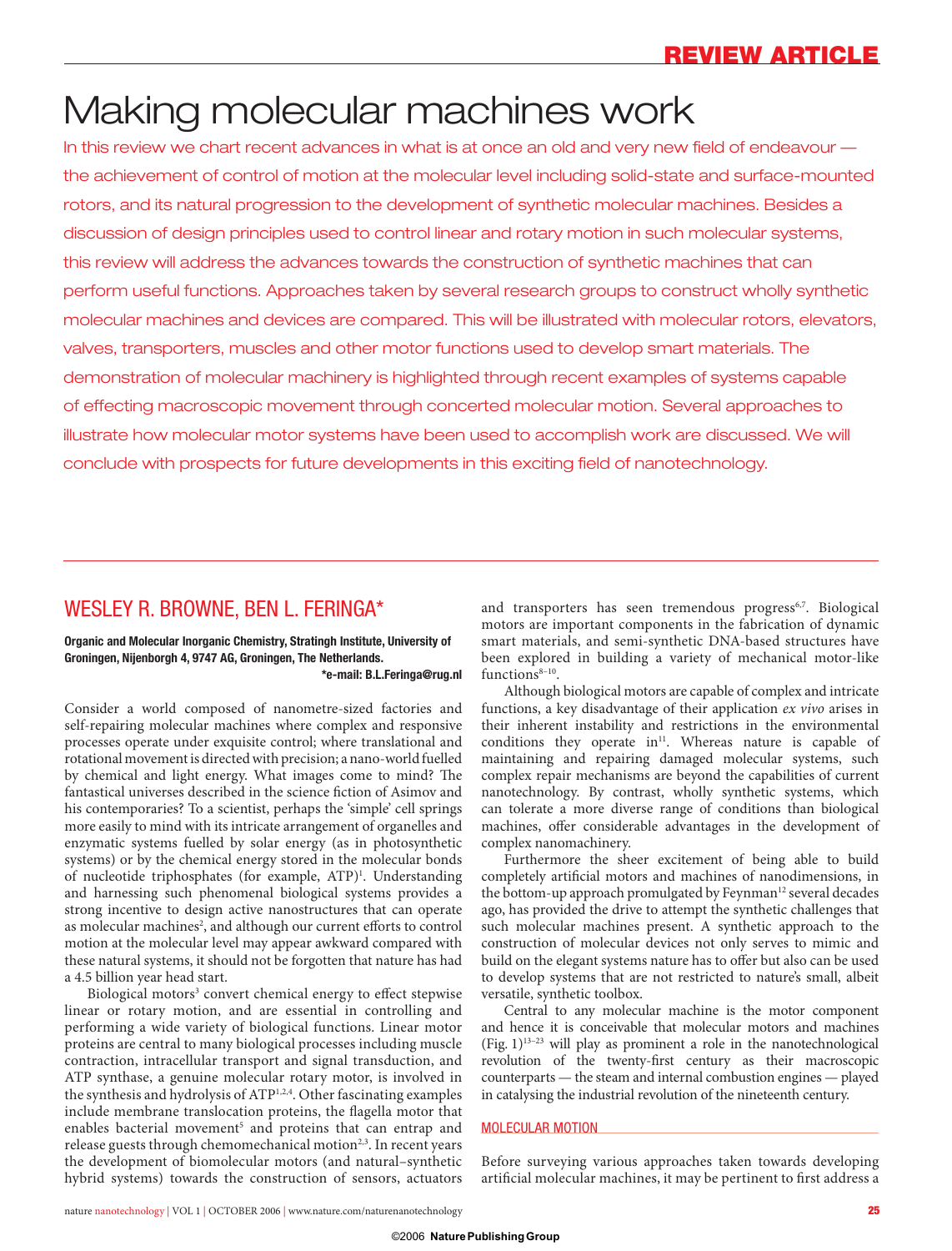

**Figure 1** What makes a molecule a machine? In this example of a molecular machine we are able to switch between two molecular states (shapes) in a controlled manner as part of a repetitious mechanical cycle. An azobenzene molecule can exist in two forms (left: *trans* with the bulky groups on opposite sides of the double bond, and right: *cis* with the bulky groups on the same side). The bulky groups can be moved closer together or further apart by switching between the *cis* and *trans* forms (see also, Fig. 8b). This switching can be performed by using light of two different colours, one to go from *cis* to *trans*, the other to reverse the process.



**Figure 2** Examples of non-directionally controlled molecular rotors. **a**, A molecular rotor (left) where hindrance to rotation of the central phenyl ring (the rotor) is removed by the upper and lower bulky molecular end units (the stators). Sufficient spacing for the phenyl rings is generated to allow fast rotation in the solid state as illustrated for two rotor units (right). Reproduced with permission from ref. 32. Copyright (2005) National Academy of Sciences, USA. **b**, An electrochemically driven rotor where the upper and lower carborane (polyhedral clusters comprising boron and carbon atoms) moieties are bound as ligands to a nickel ion functioning as a 'ball-bearing'. Oxidation and reduction of the nickel centre (the Ni3+ / Ni4+ redox cycle) leads to rotation of the upper ligand relative to the lower ligand, changing the relative position of the alkyl groups  $(R^{1-4})$  attached to the carborane ligands. Reprinted with permission from ref. 36. Copyright (2004) American Association of the Advancement of Science.

sometimes controversial, if somewhat semantic, aspect of this field of nanotechnology: specifically, what do we mean when we refer to molecules as machines and motors?

At the heart of every machine is its motor. *The Oxford Dictionary of English*<sup>24</sup> defines a motor as "a thing that imparts motion"; work as "the operation of a force in producing movement or other physical change"; and motion as "the condition of a body, when at each successive point in time it occupies a different position or orientation in space". Perhaps, a more utilitarian definition of a motor is a device that converts fuel, be it chemical, thermal or light, into kinetic energy in a controlled manner — that is, it makes things move.

A major difficulty in operating molecular machines, however, lies not in achieving motion at the molecular level but in controlling their operation, especially their directionality. Whereas the most critical design issue facing macroscopic machines is their function, in designing molecular machines making motion 'visible' is of paramount importance. It is for this reason that scientists have turned to using 'reporting' components in the design and construction of molecular machines and, more often than not, asymmetry is key to the successful demonstration of directionally controlled motion. Indeed asymmetry, as we shall see, is central to directional control in the majority of systems reported to date. In terms of size, however, bigger is not always better. Indeed, smaller molecular systems offer distinct advantages over larger assemblies in terms of synthetic chemistry, characterization and importantly in the ability to fine-tune molecular properties systematically. Finally, to translate molecular movement to macroscopic levels, many molecular motors must be able to work cooperatively.

#### BROWNIAN ROTORS

By using the more flexible definition of a motor proposed above, it is possible to recognize systems that make use of brownian motion and changes in chemical equilibrium as molecular machines. It is important to realize however, that although it is often expedient in understanding nanomachines and nanomotors to make direct analogies to macroscopic machines, in answering fundamental questions regarding problems associated with friction, wear, transmission, efficiency, fuel, motion and work, such facile comparisons often serve to cloud rather than simplify issues, and hence must be made with caution.

When considering a molecular motor and its operation, it should be noted that the forces that control the movement of macroscopic objects  $-$  in particular gravity  $-$  have little relevance to molecular machines of nanodimensions. In the world of the molecular machine, brownian storms rage relentlessly, and although refuge from the random brownian motion in solution can be found by resting on surfaces, even there, a molecule must contend with often significant thermally driven motion. This is not all bad news, however, as molecular dynamics is central to the operation of a molecular motor, as exemplified by the many membrane-immobilized biological motor systems. To move in such a turbulent world the molecular machine must either exploit brownian motion — as in brownian ratchets (see below) — or overcome it.

In designing motors<sup>25</sup> at the molecular level, random thermal brownian motion<sup>26</sup> must therefore be taken into consideration. Indeed, nature uses the concept of the brownian ratchet to excellent effect in the action of linear and rotary protein motors<sup>25</sup>. In contrast to ordinary motors, in which energy input induces motion, biological motors use energy to restrain brownian motion selectively<sup>27</sup>. In a brownian ratchet system the random-molecularlevel motion is harnessed to achieve net directional movement, and crucially the resulting biased change in the system is not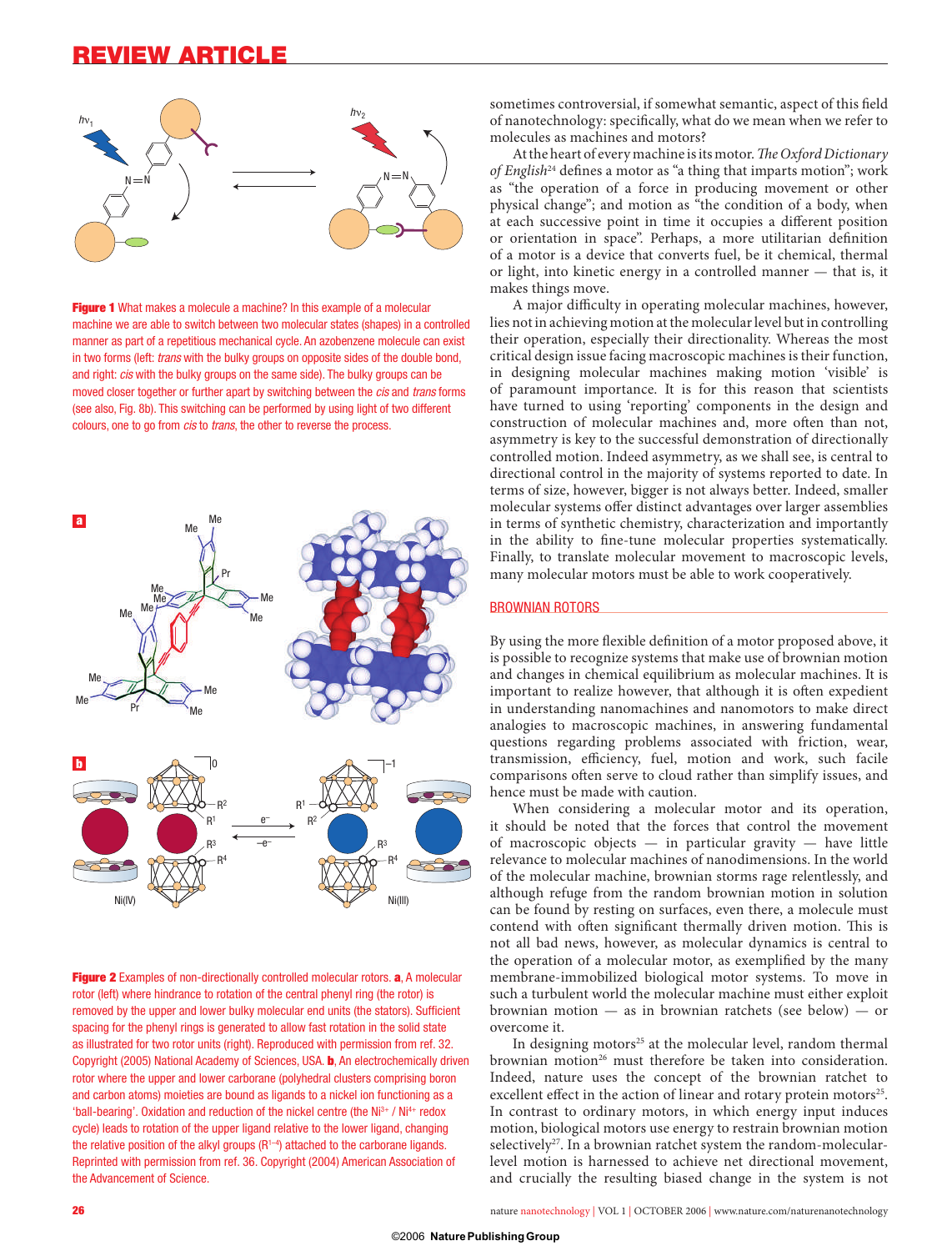reversed but progresses in a linear or rotary fashion. The problems associated with random thermal motion of molecules have been emphasized in discussions of ratchet-type motors ("if you can't beat the chaos why not exploit it"25) and nanomachines ("navigators on the nanoscale have to accommodate to the brownian storms"28). It is in this direction that several groups have approached the challenge of controlling motion in molecular ratchets based on rotaxanes and catananes<sup>29,30</sup>.

Molecular rotor systems that embrace thermal brownian motion are ubiquitous. Numerous groups have focused on designing systems to understand molecular motion at the molecular and submolecular level in so-called technomimetic<sup>31</sup> rotors (Fig. 2)<sup>32-37</sup>. It is important to note, however, that these systems do not allow for directional control of movement. The dynamic processes observed for molecular rotor systems in solution, on surfaces and in the solid state are the subject of a recent comprehensive review and will not be discussed in depth here<sup>38,39</sup>.

Although the majority of studies described have focused on molecular systems in solution, recent reports on crystalline molecular rotors $32,33$  (Fig. 2a) have addressed pertinent questions with regard to speed, friction and potential wear in a non-fluidic environment. Not only is fast free rotation in the solid state observed, but it was shown that, by careful consideration of the nature of the stator units and the molecular packing in the crystal lattice, the barrier to rotation can be reduced to near negligible levels. For instance, rotary motion around a carbon–carbon single bond can be extremely fast (up to 100 MHz), albeit with no control over the directionality of the rotation<sup>33</sup>. It is worth remembering that molecular machines and molecules in general are not rigid, but undergo changes in their shape incessantly. From these studies it is clear that the dynamics within molecules and molecular flexibility are crucial factors to take into account in the design of artificial systems<sup>35</sup>.

Although the direction of the motion in these systems is random, important design features demonstrate how control over rotary motion might be realized. For example, in the carborane rotors<sup>36</sup> shown in Fig. 2b, it has been suggested that unidirectionality of rotation might be achieved by the introduction of additional asymmetry using bulky groups. Despite these advances, brownian motion presents a tremendous challenge to the construction of molecular machines. Approaches can be taken to overcome the brownian turbulence, such as immobilization of molecular machines in membranes and on surfaces (see below) and construction of machines large enough to overcome brownian motion.

#### BETWEEN BROWNIAN AND NEWTONIAN MOTION

With the latter approach, to be able to build larger synthetic machines, the question arises as to how large the machines need to be. Where does the boundary between the domination of macroscopic 'controllable' newtonian motion and random brownian motion lie? The recent work of Whitesides<sup>40</sup>, Sen<sup>41,42</sup>, Ozin, Manners<sup>43</sup>, and co-workers, although based on nonmolecular systems, provides some insight. In their multimetallic systems, a combination of a metal capable of catalysing the decomposition of hydrogen peroxide (the chemical fuel) and a relatively inert metal allow for the generation of a local oxygen gradient and/or (difference in) surface tension, which provides the stimulus to move the metallic object with limited directional control (Fig. 3).

It is clear that the size of the object is critical to both the mechanism by which movement is induced and the extent of non-brownian motion involved<sup>42</sup>. For objects  $>50 \mu m$  in size, the movement induced by oxygen evolution is related to the physical effect of bubble



**Figure 3** Chemically fuelled autonomously moving objects. The fuel applied is hydrogen peroxide. The propulsion is attributed to the decomposition of H<sub>2</sub>O<sub>2</sub> to H<sub>2</sub>O and O<sub>2</sub> creating a local oxygen concentration gradient and/or a difference in surface tension leading to translational movement. **a**, A striped Pt/Ni/Au/Ni/Au nanorod and the trajectory path of a nanorod spelling the letters 'PSU' in 5 wt% ag.  $H_2O_2$ . Reproduced with permission from ref. 42. Copyright (2005) Wiley. **b**, Design of an autonomous moving microparticle and the trajectory followed by the particle on H<sub>2</sub>O<sub>2</sub> decomposition (the black spots indicate O<sub>2</sub> bubble formation). In this system a molecular catalyst is anchored to an 80  $\mu$ m silica particle. Note the difference in the mechanism for movement in these systems (oxygen gradients/surface tension or pressure from bubble formation). Figure reproduced from ref. 45 by permission of The Royal Society of Chemistry.

formation, whereas for particles <1 µm in size, the motion of the particles is indistinguishable from the inherent brownian motion of the system. Between 1 and 20  $\mu$ m, however, movement is driven neither by brownian motion nor bubble formation but rather by oxygen concentration gradients<sup>41</sup> in a manner proposed to be similar to that used by some bacteria<sup>44</sup>. Achieving directional control in these systems is difficult but not impossible. It was demonstrated that the directionality can be controlled magnetically by using platinum– nickel–gold rods, in which platinum acts to create the oxygen gradient (that is, uses the fuel to generate propulsion, Fig. 3a) whereas the anisotropy of a magnetic nickel layer allows for control of the direction of the movement<sup>42</sup>.

Extension of this approach to molecular systems capable of chemically fuelled autonomous movement has been demonstrated recently, in our group, through the use of a synthetic catalyst that can effect efficient hydrogen peroxide decomposition (Fig. 3b)<sup>45</sup>. Despite the fact that control over directionality of the translational movement is limited thus far, this latter molecular system demonstrates that the conversion of chemical to kinetic energy, and thereby movement of a micro-object, with the concerted action of molecular-scale motors is feasible.

Although in the previous example hydrogen peroxide was used as the chemical fuel to effect motion, in molecular systems, powering motion can be achieved by other chemical fuels, pH and redox changes and of course by light<sup>46</sup>. Ideally the fuel used should not involve the generation of waste products, damage to the molecular machine and should allow for reversible external control, hence although chemically fuelled systems have been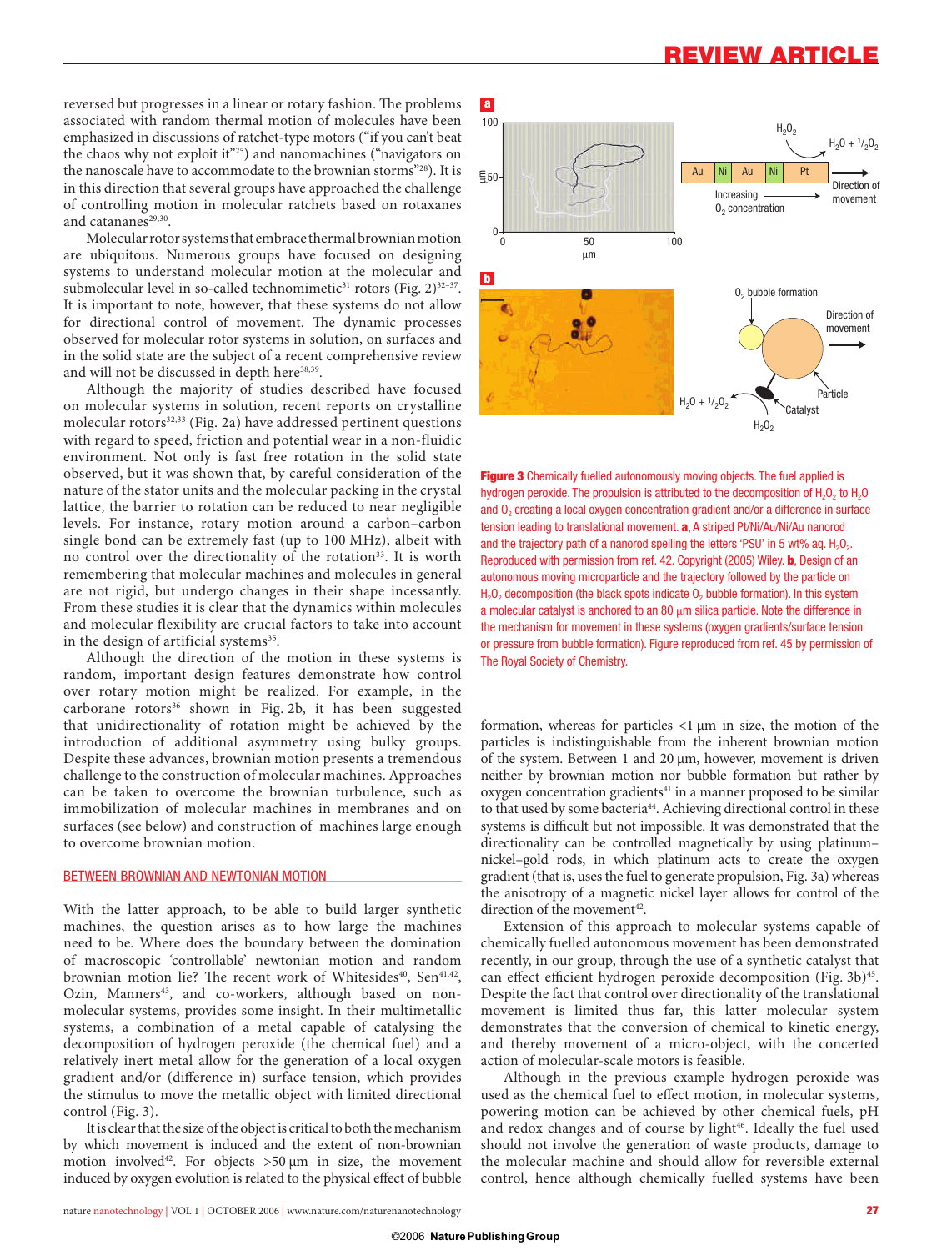

**Figure 4** Rotary molecular motors in which a sequence of steps results in a full 360° unidirectional movement around the central axis. **a**, Molecular structure (station A) of a reversible, unidirectional molecular rotary motor driven by chemical energy and a schematic illustration of the rotary process. The bond-breaking processes rely on chiral non-racemic chemical fuel that discriminates between the two dynamically equilibrating helical forms, A and C. The bond-making processes between the rotor (yellow/blue) and the stator (red) use the principle that the sequential reactions are selective for either the blue or yellow parts of the rotor unit; that is, either the yellow or the blue end of the rotor can be selectively bound to the stator (red) to form A or C. Reprinted with permission from ref. 48. Copyright (2005) American Association of the Advancement of Science. **b**, A four-station [3]catenane (a molecular assembly in which one or more rings are inter-locked) in which unidirectional movement along the ring is controlled by sequential chemical and photochemical reactions. Adapted with permission from ref 49. Part of the entire rotary process is shown; at each stage one ring blocks the reverse rotation of the other ring ensuring unidirectionality over the entire cycle.

demonstrated, the major focus in recent years has been on molecular machines fuelled photo- and/or electrochemically.

In the following sections we will describe several recent examples of molecular machines that can achieve controlled use of fuel to effect motion, and highlight key examples of how some of these systems demonstrate that molecular (nanoscopic) motion can realize effective macroscopic work.

#### UNIDIRECTIONAL ROTARY MOLECULAR MOTORS

Biosystems frequently rely on ATP as their energy source<sup>1</sup>, however very few examples of artificial motors that use exothermic chemical reactions to power unidirectional rotary motion have been reported to date. To build synthetic molecular rotary motors, it is apparent that three criteria must be satisfied: (i) repetitive 360° rotation, (ii) consumption of energy and, of course, (iii) control over directionality.

Kelly and co-workers have achieved limited (120°) unidirectional rotation around a single carbon–carbon bond in a modified molecular ratchet using phosgene as the chemical fuel<sup>47</sup>. Recently, our own group reported the unidirectional 360° rotation of a synthetic molecular motor fuelled entirely by a sequence of chemical conversions (Fig. 4a)<sup>48</sup>. Importantly, the sense of rotary motion is governed by the choice of chemical reagents that control the rotor movement through four distinct stations. Within each station the rotor's brownian motion relative to the stator is restricted by structural features. Although the principle of a unidirectional rotary motor driven by a chemical fuel has been demonstrated, the requirement of a sequence of non-compatible chemical steps precludes continuous rotary motion with these systems thus far.

In a multicomponent approach to a combined chemically and photochemically driven unidirectional rotary motor, Leigh and co-workers have designed a complex [3]catenane-based molecular system comprising a large ring bearing four different stations and two smaller rings (Fig. 4b)<sup>49</sup>. Sequential changes in position of the small rings along the four stations is achieved by applying light, chemical stimuli or heat, resulting in a unidirectional movement of the small rings along the larger one. In this process the backward brownian movement of one ring is prevented by the presence of the second ring. This system has also been engineered to make backward rotation possible by judicious choice of the components used<sup>50</sup>.

By using light as fuel, however, continuous unidirectional rotary motion can be achieved. The photochemical step in these systems is the *cis* to *trans* isomerization of a carbon–carbon double bond (an alkene), which allows for a 180° rotation of one part of the molecule relative to another (Fig. 5a). This isomerization results in the movement of bulky groups into unstable positions, which relax thermally. The first generation of a light-driven unidirectional rotary motor<sup>51</sup> comprises a central alkene unit that functions as the axis of rotation, and a chiral helical structure (Fig. 5b). The orientation of the methyl (Me) group determines the most stable shape that the molecule prefers to adopt and hence dictates if clockwise or anticlockwise rotary motion of one half of the molecule (the propeller) with respect to the other (the stator) occurs. By applying light and heat, unidirectional rotation proceeds as a sequential four-step process. The first generation of this approach to a molecular motor was extended in the secondgeneration motors, where the stator and rotor parts are quite different in molecular structure<sup>52</sup>, enabling additional components to be attached to either the top or the bottom half<sup>53</sup> and surface attachment of the stator (Fig.  $5c$ )<sup>54</sup>.

In order to apply these molecular motors, however, rotation at an appreciable speed — that is, 360° rotations per second — is desirable, if not essential. The structure of the second-generation motor is perfectly amenable to a whole range of structural modifications, which allow for fine tuning of the motor's properties, both photochemical and thermal. The speed of the photochemical step (*cis*–*trans* isomerization, Fig. 5) is of the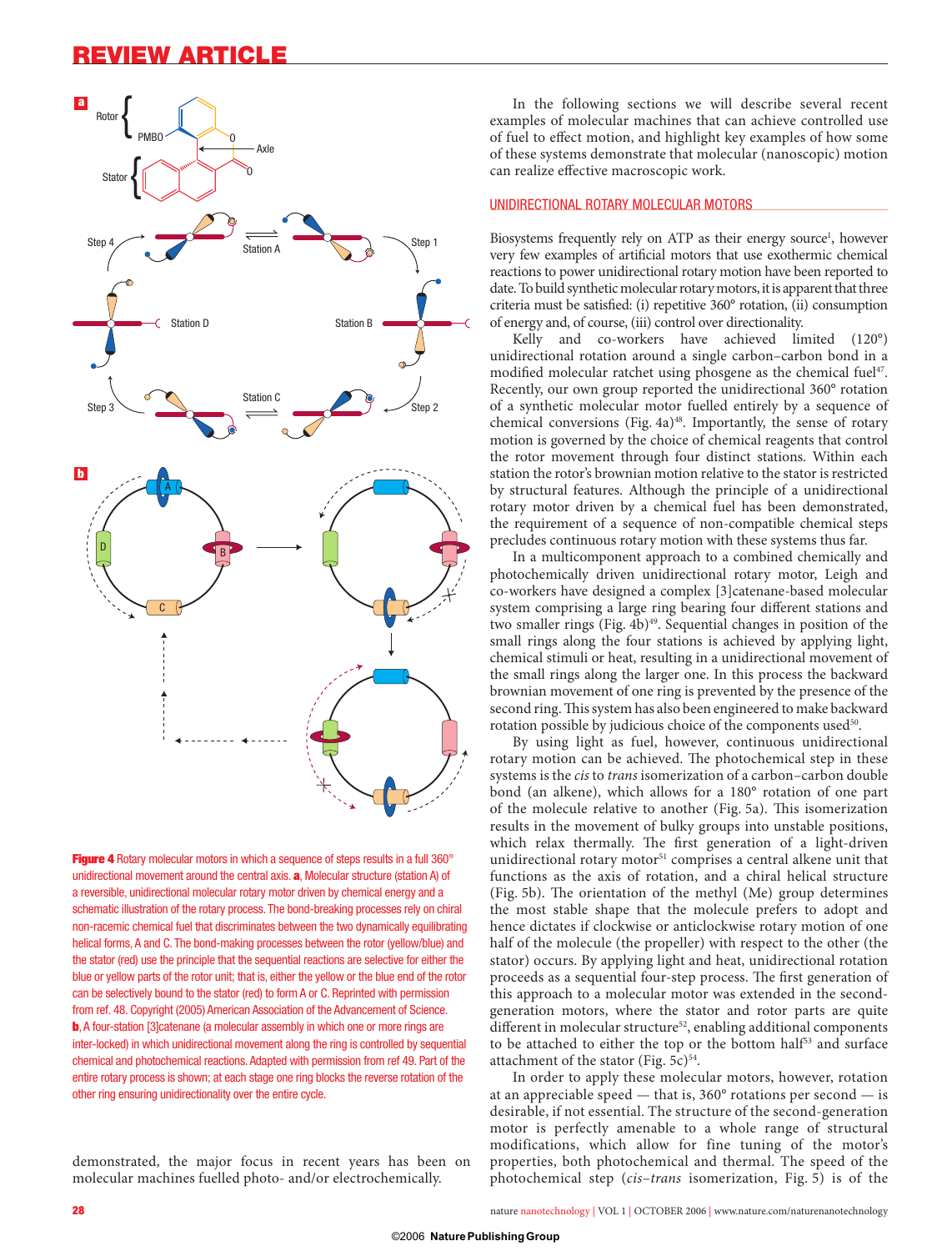

**Figure 5** Light-driven unidirectional rotary motors in action. **a**, Principle of *cis*–*trans* isomerization around a double bond connecting two groups (R). Light absorption induces a rotary motion around the double bond, which results in a change in the relative position of the two R groups. **b**, Examples of first- and second-generation rotary motors that operate by photochemical *cis–trans* isomerization (Me<sub>ax</sub> and Me<sub>en</sub> indicate axial and equatorial orientations of the methyl groups, respectively). **c**, Second-generation rotary motor immobilized on a gold surface. The first photochemical *trans*-to-*cis* isomerization forces the molecule into a highly strained *cis*-geometry. Rotary motion continues in the same direction as the consequence of a thermal helix inversion that results in a release of the strain in the molecule. Subsequent irradiation induces a *cis*-to-*trans* isomerization, which is followed by a second thermal helix inversion, again with release of conformational strain, to provide the initial state. Reproduced with permission from ref. 54. **d**, Glass rod rotating on a liquid crystal, doped with a second-generation light-driven molecular motor, during irradiation with ultraviolet light. Frames were taken at 15 s intervals and show clockwise rotations of 28° (frame 2), 141° (frame 3) and 226° (frame 4) of the rod relative to the position in frame 1. Scale bars, 50 µm. Note that heating was not involved as the thermal isomerization was efficient at room temperature. Reproduced with permission from ref. 101. **e**, Example of colour changes observed in motor-doped liquid crystals on irradiation. Liquid-crystal phase: E7(Merck) 6.16 wt% doping. Reproduced with permission from ref. 102. Copyright (2002) National Academy of Sciences, USA.

order of 1 or 2 ps (ref. 55). Hence the rate of rotation is controlled by the thermally induced relaxation of the unstable to the stable state, which requires bulky groups (for example, the methyl and phenyl rings) to pass each other. Structural modification of the bridging atoms and substituents allows for reduction of the energy barrier of the thermal steps, which has led to a 1.2 million-fold increase in the rotation speeds achievable with the second-generation motors<sup>56</sup>. These improved motors allow the propeller to rotate unidirectionally on irradiation at up to 80 revolutions per second at 20 °C.

#### LINEAR MOLECULAR MOTORS

Rotaxane-based systems have dominated the field of artificial molecular machines designed to achieve translational motion<sup>20,57</sup>.

nature nanotechnology | VOL 1 | OCTOBER 2006 | www.nature.com/naturenanotechnology **29**

Typically, such systems contain a ring component that shuttles reversibly between stations on the shaft (Fig. 6) with the movement controlled by redox chemistry<sup>58-60</sup>, pH changes<sup>61</sup> or light<sup>62</sup>.

The development of increasingly sophisticated photochemically active rotaxanes has culminated recently in linear motors powered by light<sup>63</sup>, which allow for movement of a shuttle up to 1.5 nm with a frequency of 10 kHz. These systems operate with a quantum efficiency of up to 20%. Translating the light-driven motion in these molecules into useful work remains a challenge<sup>64</sup>, however, the recent development by Balzani, Stoddart and co-workers<sup>65</sup> of an autonomous photo-driven rotaxane is a significant step forward in achieving this goal.

A design for an artificial molecular muscle based on the sliding motions of the ring along the shaft of rotaxanes was also reported $66$ . Two interlocked rotaxanes allow for elongation and contraction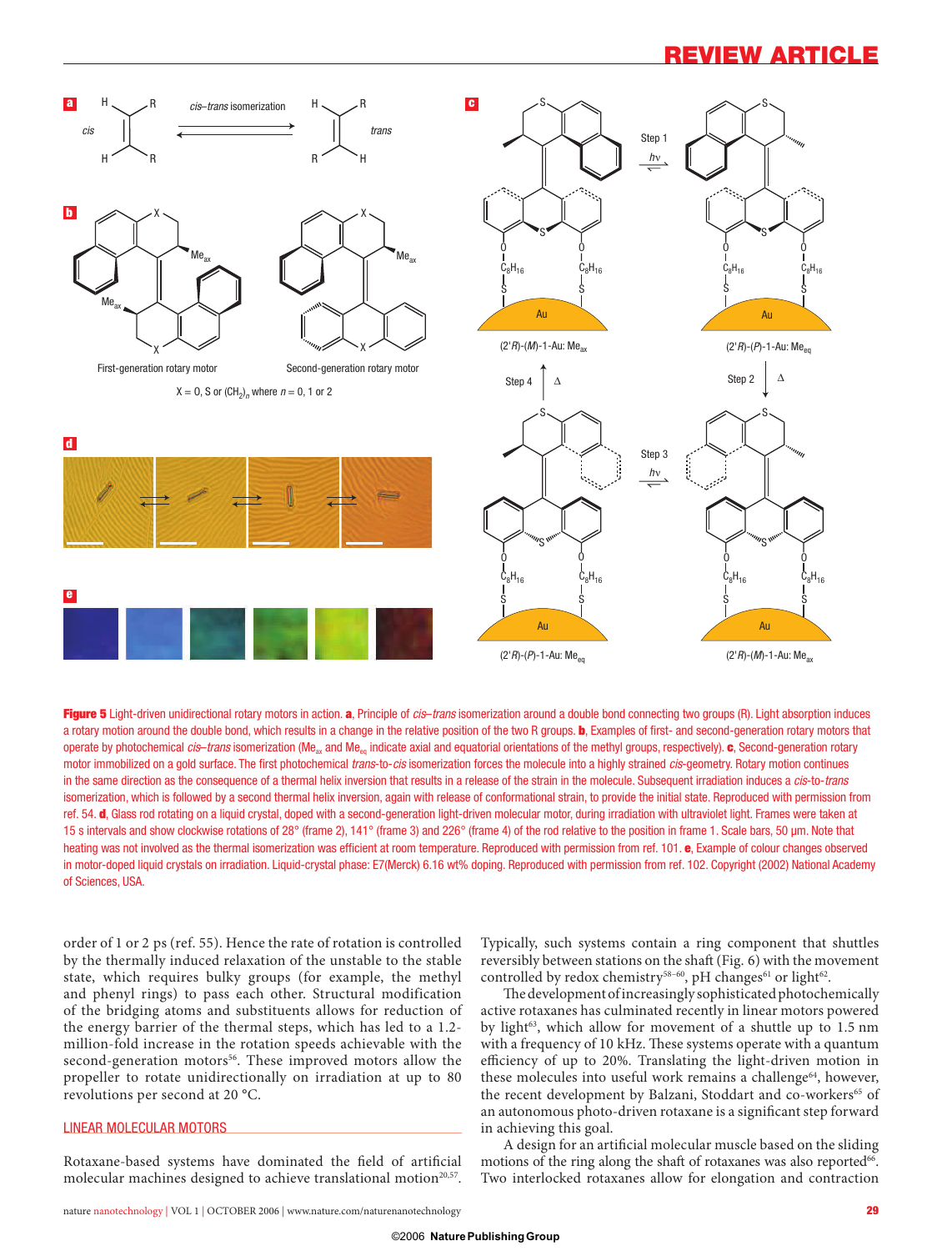by binding different metal ions, a system reminiscent of the  $Ca^{2+}$ driven processes that occur during muscle contraction. An example of a chemically driven system designed to mimic processive enzymes<sup>67</sup> has been reported recently<sup>68</sup> and is a significant step in the development of synthetic processive molecular machines akin to those found in nature<sup>67</sup>.

#### MULTICOMPONENT MECHANICAL MACHINES

The construction of molecular machines, in which mechanical motion of different units operate in concert, for example when rotary motion of one part is coupled to linear motion of another part, requires the design of integrated multicomponent systems. A system denoted as a 'molecular elevator' composed of three rotaxane units interlocked mechanically to a platform was reported recently (Fig. 7a) $69,70$ . The charge of one of the two stations is sensitive to pH changes and as a result the platform can move between two levels by adding acid or base.

Although large changes in physical properties can be brought about using *cis*–*trans* isomerization, the direct conversion of light energy into 'mechanical work', that is, significant motion, is a more challenging goal. Following an earlier design of molecular  $scissors<sup>71</sup>$ , the coupling of several molecular motions was achieved in a light-powered 'molecular pedal'72. A change in molecular shape on *cis–trans* photoisomerization of an azobenzene unit is transmitted via a pivot point (a ferrocene unit) and a pedal-like motion of large flat zinc porphyrin units to induce a clockwise or anticlockwise rotary motion in a bound rotor guest. This system demonstrates that small changes in molecular structure can be used to drive much larger mechanical changes, remote from the point of initial mechanical motion.

Recently, the light-driven molecular motors, shown in Fig. 5, were used by Tour and co-workers to construct a prototype light-powered "nanocar"73. In this approach carborane 'wheels' were attached covalently to a molecular rotor 'engine' (Fig. 7b). Although this multicomponent system did not compromise the functionality of the motor unit itself, light-driven movement across a surface awaits demonstration.

#### MOTORS ON SURFACES

The molecular motors discussed above that convert chemical or light energy into directional rotary or linear motion all operate in solution, and although brownian motion can be overcome by building micrometre-dimension devices, another approach to overcoming brownian motion and bringing about order is to immobilize machines on a surface. However for nanomachines to be able to operate in devices or to perform useful work it will be essential that the motors do not lose functionality when immobilized. Anchoring and subsequently addressing molecular machines on surfaces is critical to the successful interfacing of nanomechanical systems with the macroscopic world.

Altitudinal molecular rotors (the rotor axle is parallel to the surface), which exhibit a strong dipole moment, have been immobilized on  $Au(111)$  surfaces<sup>74</sup>. Barrier-height imaging using scanning tunnelling microscopy measurements revealed that the direction of the dipole of the rotor unit turns in response to a static electric field imposed by the tip of the microscope. On the basis of molecular dynamics calculations, it was suggested that limited directionality in their motion should be possible using oscillating electrical fields normal to the surface<sup>75</sup>. A similar approach has been reported very recently by Miyake and co-workers<sup>76</sup> using lanthanide complexes, in which the large metal ion is sandwiched between two flat porphyrins, the speed of rotation of which can be modified by varying the lanthanide metal used<sup>77</sup>.

The second-generation light-driven unidirectional molecular rotors discussed above (Fig. 5c) have been immobilized successfully on nanoparticle gold surfaces to yield an azimuthal (rotor axle normal to the surface) motor. In these systems the stator component carries two thiol-functionalized 'legs' that connect the entire motor to the surface<sup>54</sup>. Repetitive and unidirectional 360° rotary motion with respect to a surface was observed to occur on irradiation. The use of two attachment points per molecule prevents uncontrolled thermal rotation of the entire motor system with respect to the surface. However, this study also demonstrates the difficulties that may be encountered in such immobilization<sup>54</sup>. The length and nature of the connecting units (legs) is frequently a critical issue in the attachment of photoactive compounds to metal surfaces as it can affect excited-state processes dramatically<sup>78</sup>.

The tetrathiafulvene unit has proven to be a mainstay in the design of electrochemically driven rotaxane-based molecular machines, as it can be converted between two stable states (bistable), that is, the neutral and oxidized forms, which show markedly different behaviour when interacting with other molecular components<sup>79</sup>. Analogous to *cis-trans* isomerization, facile reversible oxidation to the mono- or dicationic states of the tetrathiafulvene unit can be used to effect large changes in the position of rings along the shaft unit of rotaxanes<sup>80</sup>. These redoxswitchable 'bistable' rotaxanes have been applied as monolayers in molecular switch tunnel junction devices<sup>81,82</sup>. Importantly, the position of the shuttle can be controlled by either reduction or oxidation but the conductance of the system is measured only as a function of the position of the shuttle on the rotaxane. In contrast to more conventional approaches to redox-switchable systems where a change in redox state is used to control conductivity, in this example the redox changes are used to move a molecular component only.

Whereas demonstration of linear and rotary motion on the nanometre scale is apparent in the synthetic molecular machines described above, realizing the summation of motion at the molecular level to achieve macroscopic motion, for instance mimicking the operation of myosin/actin-driven movement of muscles, is more challenging<sup>83</sup>. Nevertheless, it has been demonstrated that such translation of work can be achieved<sup>84,85</sup>. The approaches taken include: (i) changes in molecular properties such as surface tension, (ii) indirect macroscopic movement through amplification of molecular motion and (iii) direct translation of molecular to macroscopic motion.

#### MOLECULAR MOTORS AT WORK

In the individual steps of the artificial molecular motors constructed so far, the system acts as a mechanical switch. Molecular switches have found widespread application in the dynamic control of bulk materials and single-molecule properties, as well as molecular devices that take advantage of the ability to trigger functions through external signals<sup>21</sup>. Molecular switches can be used to modulate properties such as surface wetability<sup>86</sup>, polymer elasticity<sup>87</sup>, lateral pressure profile of bilayers<sup>88</sup>, hostguest recognition<sup>89</sup>, supramolecular organization<sup>90</sup>, catalysis<sup>91</sup>, colour<sup>92</sup>, fluorescence<sup>93</sup>, conductance<sup>94</sup> and enzyme activity<sup>95-97</sup>. The use of photochemical molecular switches has the advantage of short response times, clean and tuneable energy input, and the ability to convert an optical input into a variety of useful output signals.

It is therefore unsurprising that indirect translation of changes in molecular properties to achieve macroscopic movement has used the reversible photochemical switching of bistable molecules, such as azobenzenes, mounted on surfaces98,99. Photochemical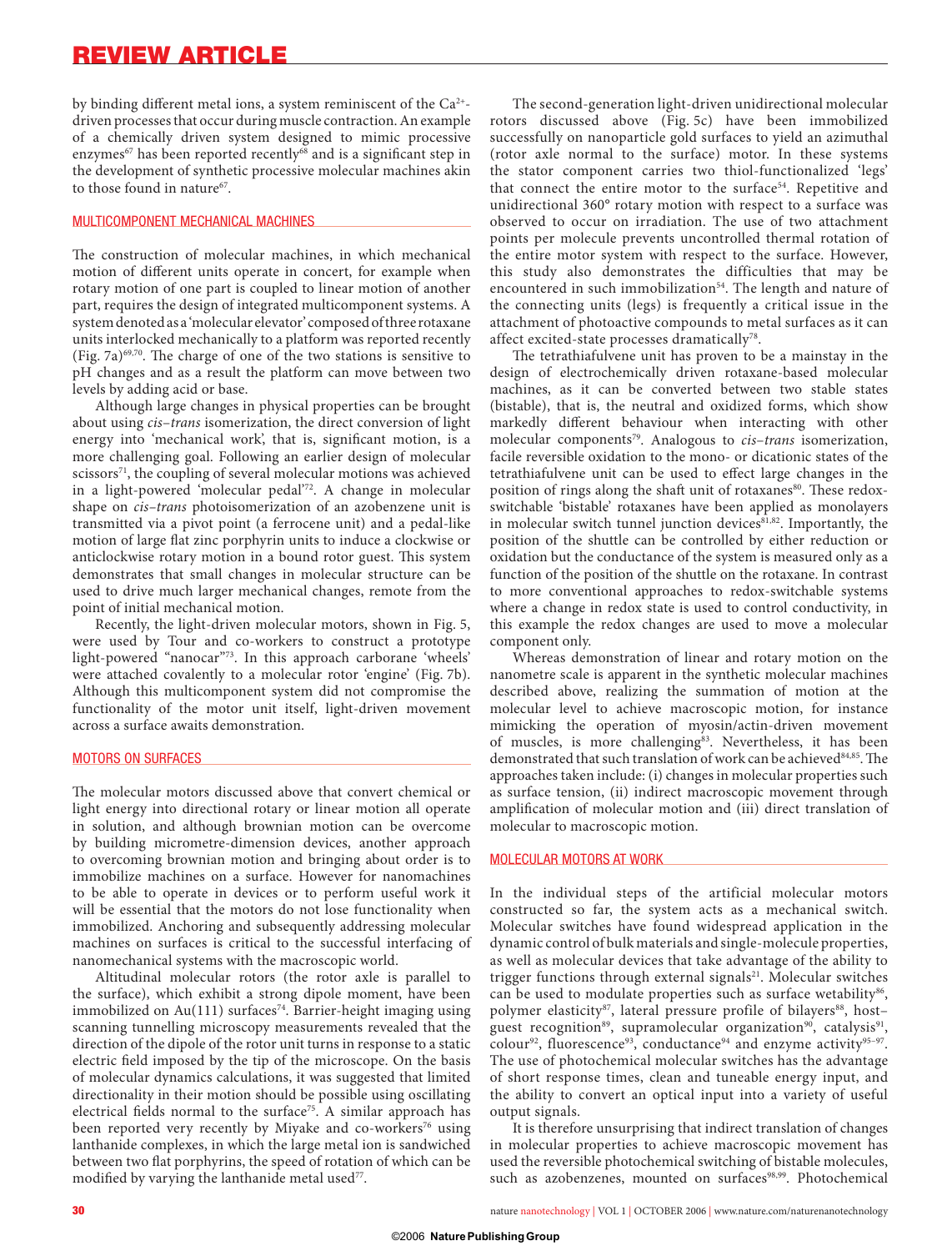

Figure 6 Synthetic molecular systems designed to achieve translational motion. These linear molecular motors are so-called rotaxanes in which one (or more) rings can move from one binding site to another along a shaft. The change in equilibrium position is triggered by an external signal. **a**, Macroscopic transport of liquids by surface-bound rotaxanes as a synthetic molecular machine. The position of the ring exposes or conceals a fluoroalkane component and concomitantly changes the surface energy. The ring is moved by shining light on the surface coated with motor molecules. When the area above the droplet of liquid is 'switched', the liquid is attracted to the irradiated zone, and in this way is transported across the surface and, in this case, up a slope (with 12° incline). Scale bars = 100 mm. Reproduced with permission from ref. 101. **b**, Design of a molecular muscle and the bending of cantilever beams by the cooperative action of several linear rotaxane motors. The system is based on a bistable [3]rotaxane structure involving a rotaxane with two positively charged rings and four stations, two of which are redox active units and can be switched between a neutral and positively charged form. The rings are connected to the surface of the cantilever via disulphide containing tethers to form a self-assembled monolayer. The rings are initially sitting on the redoxactive stations in their neutral state (structure on the left). Oxidation of the redox-active stations, forces the rings to move to the inner neutral stations and results in contraction of the rotaxane, bending the beam. Adapted with permission from ref. 85. Copyright (2005) American Chemical Society.

isomerization of azobenzenes attached to surfaces was used to induce wetting/dewetting by changing the surface energy of the monolayers and allowing for the transport of liquid droplets across surfaces<sup>100</sup>. Similar millimetre-scale directional transport of droplets on a surface with light was achieved with a photoactive rotaxane operating as a linear nanomechanical switch (Fig. 6a)<sup>101</sup>. The system comprises a shuttle (the ring that moves along the shaft) on a thread with a fluoroalkane station and a photo-responsive fumaramide station, which has a high binding affinity for the shuttle. The entire system was anchored through physisorption on a modified gold surface.

Photochemicial *trans*–*cis* isomerization of a fumaramide unit in the thread reduces the binding affinity to the shuttle drastically and, as a consequence, the equilibrium position of the shuttle changes in favour of the fluoroalkane station. The shuttle movement is therefore used to expose or conceal the fluoroalkane part, which results in a change in surface energy and, as a consequence, the movement of liquid. The collective action of a monolayer of these molecular shuttles makes them operate as a motor and has sufficient power to move a microlitre droplet of diiodomethane on a millimetre scale up a 12° incline (Fig. 6a).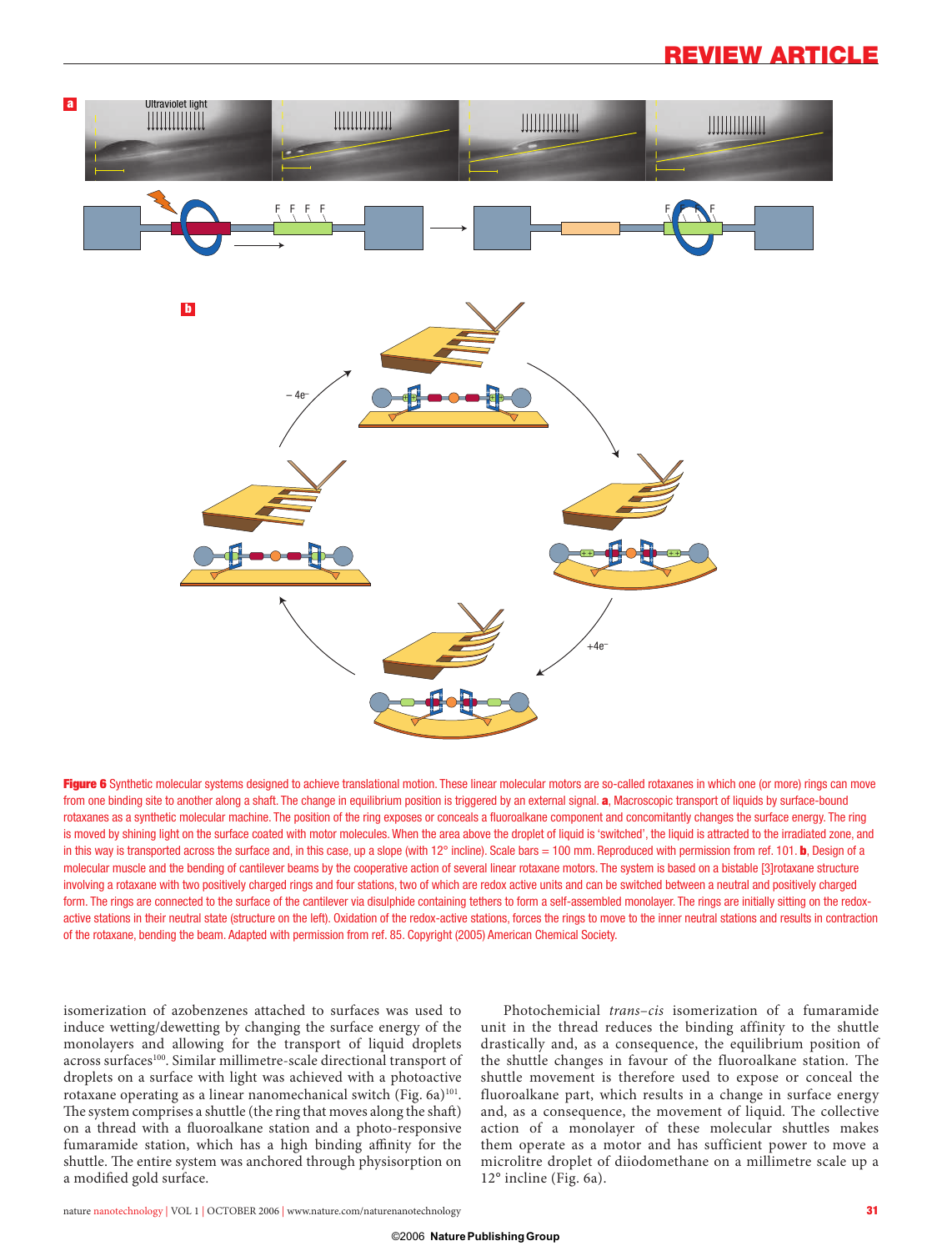

**Figure 7** Systems designed as multicomponent mechanical machines. **a**, A multicomponent rotaxane that operates as a molecular elevator. A platform is connected to three rotaxane units. Acid–base controlled switching in all three rotaxane units results in movement of the position of the platform relative to the rotaxane legs. Adapted with permission from ref. 70. Copyright (2006) American Chemical Society. **b**, Prototype for a light-driven molecular car. Four carborane 'wheels' are connected to a molecular frame that incorporates a light driven molecular motor. The linear molecular rods connecting the wheels act as axles and the central rotary motor component is incorporated to move the molecular car forward, by 'paddling'73.

Although changes in molecular structure can be used to effect large changes in macroscopic properties, indirect macroscopic movement induced by changes in molecular chirality was demonstrated only recently. The reversible rotation of surface textures and microscale objects can be achieved using specially designed second-generation light-driven rotary molecular motors embedded in a liquid-crystal film (Fig. 5d)<sup>102</sup>. This motor has a right-handed helical structure and is very effective at inducing dynamic helical organization when applied as a chiral dopant in a liquid-crystalline film. The energy provided by light (the fuel for the motor) does not effect movement of a macroscopic object by itself. However, change in chirality of the motor is amplified through the liquid-crystalline host matrix. The result is a reorganization of the polygonal texture of the film in a clockwise or anticlockwise rotational fashion following the photochemical or thermal isomerization steps of the motor molecule. The rotation of the motor used as a dopant is 'transmitted' to the surface through the

reorganization of the liquid crystal. A surface relief of 20 nm was observed by non-contact atomic force microscopy. The orientation of the surface relief alters in response to the topology change in the embedded molecular motor. This reorganization generates a torque sufficient to achieve unidirectional rotation of microscopic objects placed on top of the film. These experiments show that a molecular motor can actually perform work. By harvesting lightenergy and the collective action of molecular motors, microscopic objects that exceed the nanomotor in size by a factor of 10,000 can be rotated, with directional control.

The application of synthetic molecular motors in liquidcrystalline systems is not limited to the movement of objects. The change in handedness of the motor molecule during the rotary steps induces a reorganization of the liquid-crystalline film and induces a reversible and, importantly, tuneable change in the colour of the film (Fig. 5e)<sup>103</sup>. Therefore the macroscopic properties of a material can also be changed using a molecular rotary motor, and in this specific case, pixel generation with colours covering the entire visible spectrum is achieved readily.

Concerted macroscopic motion induced by changes in molecular structure is the fundamental basis of muscular movement. Hence, the possibility of a direct translation of molecular motion to macroscopic levels is, of course, an important goal. The molecular muscle developed by Stoddart and co-workers is based on linear molecular motors and uses a bistable [3]-rotaxane structure with two rings and four stations (Fig.  $6b$ )<sup>84,85</sup>. Tethers attached to each ring anchor the whole rotaxane system as a self-assembled monolayer to the gold surface of microcantilever beams. The array of cantilever beams, decorated with these rotaxane molecules, shows reversible bending through sequential addition of chemical oxidants or reductants. The redox chemistry that drives the process is possible because of the presence of the redox-active units at two of the four stations. Redox-switching of the redox-active units initiates a change in the equilibrium position of the positively charged rings on the rod of the rotaxane, driven by a change in electrostatic repulsion. This change in inter-ring distance induces a change in mechanical stress on one side of the microcantilever. The combined effect of a monolayer of these bistable units operating collectively on a surface is to induce a bending of the cantilever. This demonstrates that controlled molecular motion in a wholly synthetic system can effect macroscopic movement.

In the systems developed by Gaub<sup>104,105</sup> Broer<sup>106</sup> and co-workers, photochromic azobenzenes have been used as tools to generate large reversible anisotropic changes in linear and stiff crosslinked polymer networks, respectively. The simplicity of these systems and the reversibility of the changes on irradiation with different wavelengths of light holds considerable potential for the future development of molecular-based polymer actuator materials.

#### MOLECULAR VALVES

That biological motors perform work and are engaged in welldefined mechanical tasks such as muscle contraction or the transport of objects is apparent in all living systems. Controlling motion using molecular switches is particularly attractive for the construction of nanomechanical valves<sup>107</sup>. For instance, the affinity of crown-ether type receptors to bind cations can be modulated reversibly by light when azobenzene photo-switches are incorporated in these receptors<sup>89</sup>.

A light-actuated nanovalve derived from a channel protein was constructed in our group to control photochemical transport of solutes across a lipid bilayer. The valve consists of a channel protein modified with a photochemical active spiropyran switch<sup>108</sup>. The reversible molecular photochemical switch acts as a valve control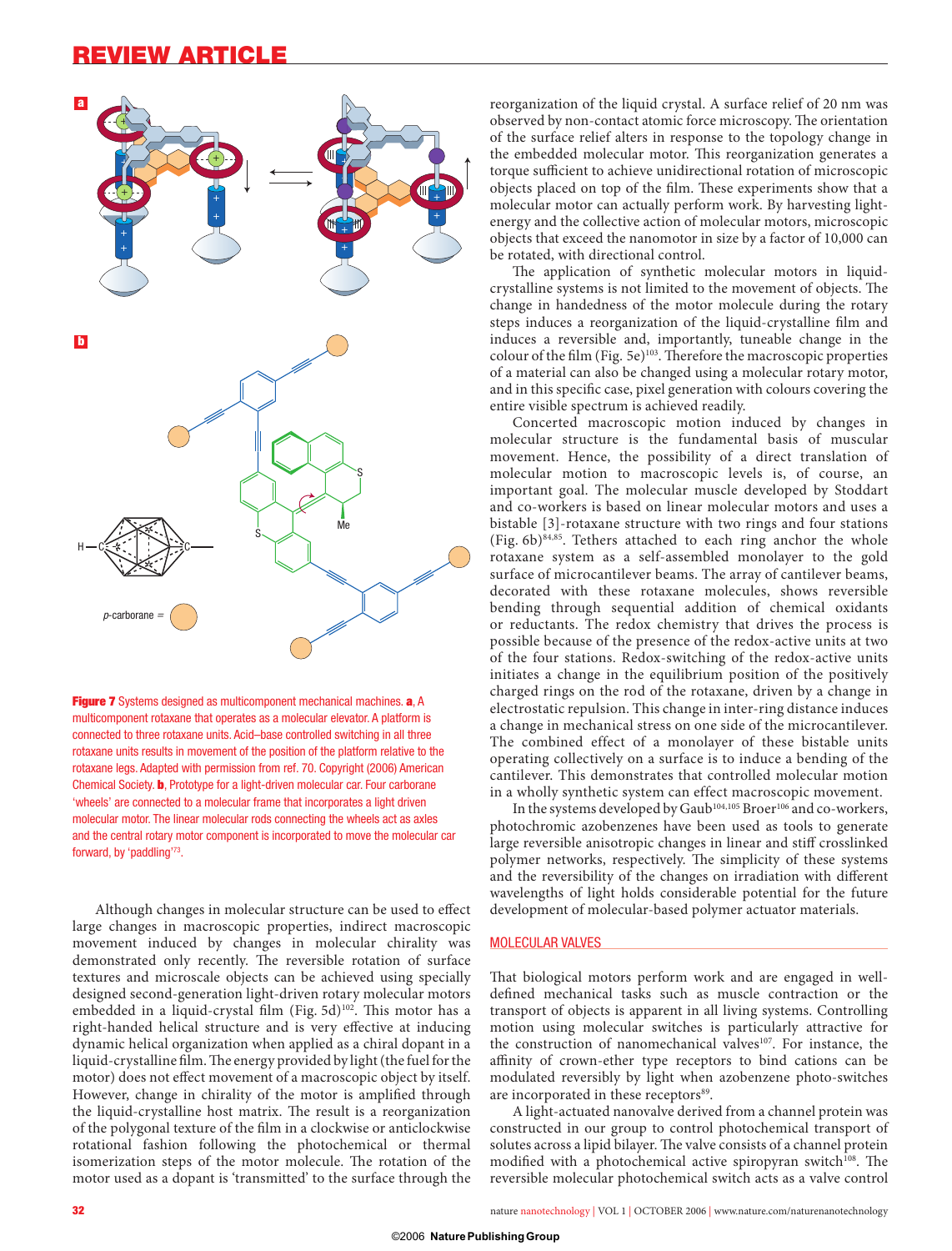for the 3 nm channel (Fig. 8a). The valve can be opened and closed with ultraviolet and visible light, respectively. This is possible because the neutral switch molecule converts to its highly polar zwitterionic form on irradiation with ultraviolet light. The hybrid protein valve is compatible with a liposome encapsulation system and allows for external photo-control of transport through the channel, demonstrated in the controlled release of an encapsulated fluorescent compound.

A different approach to photochemical valve control involves a bio-hybrid system in which movement through a channel is controlled allosterically<sup>109</sup>. A semisynthetic ligand-gated ion channel that can be turned on and off by ultraviolet and visible light irradiation, has been developed using an azobenzene (Fig. 1) optical switch (Fig. 8b). The azobenzene switch is attached both to the protein and the glutamate residue, which is specific for the allosteric site (a signal binding site on the protein, which regulates the operation of a separate remote functional component) responsible for closing the protein channel. The point of attachment is naturally critical to its operation, and in contrast to the previous example, the switching unit is attached to the outside of the channel rather than the inside. *Trans*-to*cis* photoisomerization of the azobenzene unit results in a large geometric change in the molecule and, as a consequence, glutamate binds to the receptor and the channel opens. In this nanomechanical valve, several structural units and functions operate in concert to allow reversible channel gating controlled by light.

Redox processes offer an attractive alternative to lightcontrolled nanomechanical valves because of the possibility of integration into nano-electronic devices. A quite simple yet elegant example of such a molecular valve is based on cyclophanes (large molecular rings), where oxidation can be used to open and reduction to re-close a cavity<sup>110</sup>. Although the channel itself is very small when compared with the protein-based systems described above, this system does hold potential for the development of fully synthetic molecular valves.

An alternative approach to redox-controllable reversible nanovalves is found in a rotaxane-based valve system<sup>111</sup>. The principle involves reversible blocking of solid pores, which allows controlled release of fluorescent dyes from mesoporous (pore size 1.5–2.0 nm) silica particles.

The construction of functioning nanovalves, with movable molecular control units to regulate flow of substances, is a significant step towards the development of real nanomachines. Such nanovalves are, however, attractive components in themselves, for use in drug delivery systems with controlled release, signal transduction, sensors and nanofluidic systems, for example.

#### CONCLUSIONS AND OUTLOOK

The exquisite solutions nature has found to control molecular motion, evident in the fascinating biological linear and rotary motors, has served as a major source of inspiration for scientists to conceptualize, design and build — using a bottom-up approach — entirely synthetic molecular machines. The desire, ultimately, to construct and control molecular machines, fuels one of the great endeavours of contemporary science. The first primitive artificial molecular motors have been constructed and it has been demonstrated that energy consumption can be used to induce controlled and unidirectional motion. Linear and rotary molecular motors have been anchored to surfaces without loss of function — a significant step towards future nanomachines and devices. Furthermore, it has been demonstrated unequivocally that both linear and rotary motors can perform work and can



**Figure 8** Two approaches to the opening and closing of nanovalves using molecular switches. **a**, A light-actuated nanovalve based on a mechano-sensitive channel protein modified with spiropyran photoswitches<sup>108</sup>. When ultraviolet light is shone on the protein, the molecular switch is converted from its neutral, hydrophobic, form to a charged polar form. The change in hydrophobicity in the channel results in the channel opening. Visible light reverses the process and closes the channel again. **b**, Photochemical allosteric control of a glutamatesensitive protein channel based on the azobenzene molecular switch. In this example, the switching unit is not incorporated in the channel itself but instead is located on the outside of the channel protein. When light is shone on the azobenzene switch (see Fig. 1), the glutamate is brought into contact with a receptor site on the outside of the protein. The binding of glutamate to this site results in opening of the protein valve. Again, the process is reversed by shining light of a different colour on the protein, which moves the glutamate away from the control site. Reproduced with permission from ref. 109.

move objects. However, although the first applications of molecular motors to the control of other functions have been realized, the whole field is still very much in its infancy and offers ample opportunity in the design of nanomechanical devices.

Major challenges in the development of useful nanomachines remain, such as the development of fast and repetitive movement over longer time frames, directional movement along specified trajectories, integration of fully functional molecular motors in nanomachines and devices, catalytic molecular motors, systems that can transport cargo and so on. As complexity increases in these dynamic nanosystems, mastery of structure, function and communication across the traditional scientific boundaries will prove essential and indeed will serve to stimulate many areas of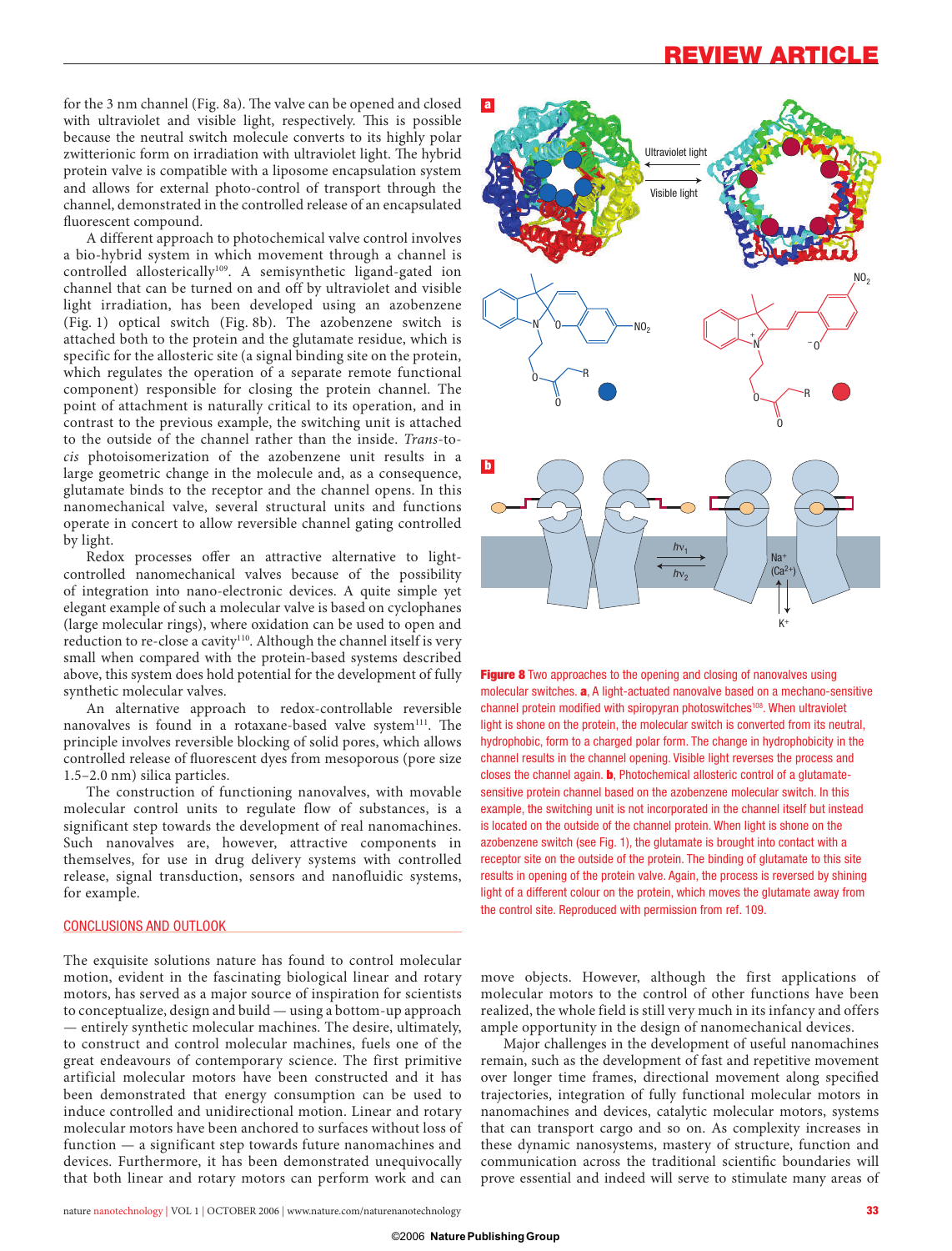the synthetic, analytical and physical sciences. In view of the wide range of functions that biological motors play in nature and the role that macroscopic motors and machines play in daily life, the current limitation to the development and application of synthetic molecular machines and motors is perhaps only the imagination of the nanomotorists themselves.

#### doi:10.1038/nnano.2006.45

#### **References**

- 1. Berg, J. M., Tymoczko, J. L. & Stryer, L. *Biochemistry* 5th edn (W. H. Freeman, New York, 2006).
- 2. Kinbara, K. & Aida, T. Toward intelligent molecular machines: directed motions of biological and artificial molecules and assemblies. *Chem. Rev.* 105, 1377-1400 (2005).
- 3. Schliwa, M. (ed.) *Molecular Motors* (Wiley-VCH, Weinheim, Germany 2003).
- 4. Boyer, P. D. Molecular motors: What makes ATP synthase spin? *Nature* **402,** 247–249 (1999).
- 5. Bray, D. *Cell Movements: From Molecules to Motility* (Garland, New York, 1992).
- 6. Hess, H. & Bachand, G. D. Biomolecular motors. *Nanotoday* **8,** 22–29 (2005).
- 7. Hess, H. & Vogel, V., Molecular shuttles based on motor proteins: active transport in synthetic environments. *Rev. Mol. Biotechnol.* **82,** 67–85 (2001).
- 8. Yan, H., Zhang, X. P., Shen, Z. Y. & Seeman, N. C. A robust DNA mechanical device controlled by hybridization topology. *Nature* **415,** 62–65 (2002).
- 9. Bath, J., Green, S. J. & Turberfield, A. J. A free-running DNA motor powered by a nicking enzyme *Angew. Chem. Int. Edn* **44,** 4358–4361 (2005).
- Alberti P. & Mergny J. L. DNA duplex-quadruplex exchange as the basis for a nanomolecular machine. *Proc. Natl Acad. Sci. USA* **100,** 1569–1573 (2003).
- 11. Abraham, R. T. & Tibbetts, R. S., Cell biology: Guiding ATM to broken DNA. *Science* **308,** 510–511 (2005).
- 12. Feynman, R. P. *The Pleasure of Finding Things Out* (Perseus Books: Cambridge, Massachusetts, 1999). There's Plenty of Room at the Bottom www.its.caltech.edu/~feynman
- 13. Davis, A. P. Synthetic molecular motors. *Nature* **401,** 120–121 (1999).
- 14. Harada, A. Cyclodextrin-based molecular machines. *Acc. Chem. Res.* **34,** 456–464 (2001).
- 15. Amendola, V., Fabbrizzi, L., Mangano, C. & Pallavicini, P. Molecular machines based on metal ion translocation. *Acc. Chem. Res.* **34,** 488–493 (2001).
- 16. Collin, J.-P., Dietrich-Buchecker, C., Gavina, P., Jimenez-Molero, M. C. & Sauvage, J.-P. Shuttles and muscles: linear molecular machines based on transition metals, *Acc. Chem. Res.* **34,** 477–487 (2001).
- 17. Sauvage, J.-P. (ed.) *Molecular Machines and Motors* (Springer, Berlin, 2001).
- 18. Feringa, B. L. In control of motion: from molecular switches to molecular motors. *Acc. Chem. Res.* **34,** 504–513 (2001).
- 19. Feringa, B. L., van Delden, R. A., Koumura, N. & Geertsema, E. M. Chiroptical molecular switches. *Chem. Rev.* **100,** 1789–1816 (2001).
- 20. Stoddart, J. F. Molecular machines, *Acc. Chem. Res.* **34,** 410–411 (2001).
- 21. Feringa, B. L. (ed.) *Molecular Switches* (Wiley-VCH, Weinheim, Germany, 2001).
- 22. Easton, C. J., Lincoln, S. F., Barr, L. & Onagi, H. Molecular reactors and machines: How useful are molecular mechanical devices? *Chem. Eur. J.* **10,** 3120–3128 (2004).
- 23. Ozin, G. A., Manners, I., Fournier-Bidoz, S. & Arsenault, A. Dream machines. *Adv. Mater.* **17,** 3011–3018 (2005).
- 24. Soanes, C. & Stevenson, A. (eds) *Oxford Dictionary of English* (Oxford Univ. Press, Oxford, 2005).
- 25. Astumian, R. D. Making molecules into motors. *Sci. Am.* **285,** 45–51 (2001).
- 26. Astumian, R. D. Thermodynamics and kinetics of a brownian motor. *Science* 276, 917-922 (1997).
- 27. Rozenbaum, V. M., Yang, D.-Y., Lin, S. H. & Tsong, T. Y. Catalytic wheel as a brownian motor. *J. Phys. Chem. B* **108,** 15880–15889 (2004).
- Whitesides, G. M. The once and future nanomachine. Biology outmatches futurists' most elaborate fantasies for molecular robots. *Sci. Am.* **285,** 78–84 (2001).
- 29. Chatterjee, M. N., Kay, E. R. & Leigh, D. A. Beyond switches: Ratcheting a particle energetically uphill with a compartmentalized molecular machine. *J. Am. Chem. Soc.* **128,** 4058–4073 (2006).
- 30. Siegel, J. Inventing the nanomolecular wheel. *Science* **310,** 63–64 (2005).
- 31. Rapenne, G. Synthesis of technomimetic molecules: towards rotation control in single molecular machines and motors. *Org. Biomol. Chem.* **3,** 1165–1169 (2005).
- 32. Garcia-Garibay, M. A. Crystalline molecular machines: Encoding supramolecular dynamics into molecular structure. *Proc. Natl Acad. Sci. USA* **102,** 10771–10776 (2005).
- 33. Khuong, T.-A. V., Zepeda, G., Ruiz, R., Khan, S. I. & Garcia-Garibay, M. A. Molecular compasses and gyroscopes: Engineering molecular crystals with fast internal rotation. *Cryst. Growth Des.* **4,** 15–18 (2004).
- 34. Caskey, D. C. & Michl, J. Toward self-assembled surface-mounted prismatic altitudinal rotors. A test case: trigonal and tetragonal prisms. *J. Org. Chem.* **70,** 5442–5448 (2005).
- 35. Horinek, D. & Michl, J. Surface-mounted altitudinal molecular rotors in alternating electric field: single-molecule parametric oscillator molecular dynamics. *Proc. Natl Acad. Sci. USA* **102,** 14175–14180 (2005).
- 36. Hawthorne, M. F. *et al*. Electrical or photocontrol of the rotary motion of a metallacarborane. *Science* **303,** 1849–1851 (2004).
- 37. Nawara, A. J., Shima, T., Hampel, F. & Gladysz, J. A. Gyroscope-like molecules consisting of PdX<sub>2</sub>/ PtX<sub>2</sub> rotators encased in three-spoke stators: synthesis via alkene metathesis, and facile substitution and demetalation. *J. Am. Chem. Soc.* **128,** 4962–4963 (2006).
- 38. Khuong, T.-A. V., Nuñez, J. E., Godinez, C. E. & Garcia-Garibay, M. A. Crystalline molecular
- machines: A quest toward solid-state dynamics and function. *Acc. Chem. Res*. **39,** 413–422 (2006). 39. Kottas, G. S., Clarke, L. I., Horinek, D. & Michl, J. Artifi cial molecular rotors. *Chem. Rev.* **105,** 1281–1376 (2005).
- 40. Rustem, F., Ismagilov, A. S., Bowden, N. & Whitesides, G. M. Autonomous movement and selfassembly. *Angew. Chem. Int. Edn* **41,** 652–654 (2002).
- 41. Paxton, W. F. *et al*. Catalytic nanomotors: Autonomous movement of striped nanorods. *J. Am. Chem. Soc*. **126,** 13424–13431 (2004).
- 42. Kline, T. R., Paxton, W. F. Mallouk, T. E. & Sen, A. Catalytic nanomotors: remote-controlled autonomous movement of striped metallic nanorods. *Angew. Chem. Int. Edn* **44,** 744 –746 (2005).
- 43. Fournier-Bidoz, S., Arsenault, A. C., Manners, I. & Ozin. G. A. Synthetic self-propelled nanorotors. *Chem. Commun.* 441–443 (2005).
- 44. DiLuzio, W. R. *et al*. Escherichia coli swim on the right-hand side. *Nature* **435,** 1271–1274 (2005). 45. Vicario, J. *et al.* Catalytic molecular motors: Fueling autonomous movement by surface bond
- synthetic Manganese catalases. *Chem*. *Commun*. 3936–3938 (2005). 46. Ballardini, R., Balzani, V., Credi, A., Gandolfi M. T. & Venturi, M. Artificial molecular-level
- machines: Which energy to make them work? *Acc. Chem. Res.* **34,** 445–455 (2001). 47. Kelly, T. R., De Silva, H. & Silva, R. A. Undirectional rotary motion in a molecular system. *Nature*
- **401,** 150–152 (1999).
- 48. Fletcher, S. P., Dumur, F., Pollard, M. M. & Feringa, B. L. A reversible, unidirectional molecular rotary motor driven by chemical energy. *Science* **310,** 80–82 (2005).
- 49. Leigh, D. A., Wong, J. K. Y., Dehez, F. & Zerbetto, F. Unidirectional rotation in a mechanically interlocked molecular rotor. *Nature* **424,** 174–179 (2003).
- 50. Hernandez, J. V., Kay, E. R. & Leigh, D. A. A reversible synthetic rotary molecular motor. *Science* **306,** 1532–1537 (2004).
- 51. Koumura, N. Zijlstra, R. W. J., van Delden R. A., Harada, N. & Feringa, B. L. Light-driven molecular rotor. *Nature* **401,** 152–155 (1999).
- 52. Feringa, B. L., van Delden, R. A. & ter Wiel, M. K. J. In control of switching, motion, and organization. *Pure Appl. Chem.* **75,** 563–575 (2003).
- 53. Koumura, N., Geertsema, E. M., van Gelder, M. B., Meetsma, A. & Feringa, B, L. Second generation light-driven molecular motors. Unidirectional rotation controlled by a single stereogenic center with near-perfect photoequilibria and acceleration of the speed of rotation by structural modifi cation. *J. Am. Chem. Soc.* **124,** 5037–5051 (2002).
- 54. van Delden, R. A. *et al.* Unidirectional molecular motor on a gold surface. *Nature* **437,** 1337–1340 (2005).
- 55. Kwok, W. M. *et al*. Time-resolved resonance Raman study of S-1 *cis*-stilbene and its deuterated isotopomers. *J. Raman Spec.* **34,** 886–891 (2003).
- 56. Vicario, J., Walko, M., Meetsma, A. & Feringa, B. L. Fine tuning of the rotary motion by structural modification in light-driven unidirectional molecular motors. *J. Am. Chem. Soc.* 128, 5127-5135 (2006).
- 57. Schalley, C. A., Beizai, K. & Vogtle, F. On the way to rotaxane-based molecular motors: Studies in molecular mobility and topological chirality. *Acc. Chem. Res.* **34,** 465–476 (2001).
- 58. Bissell, R. A., Cordova, E., Kaifer, A. E. & Stoddart, J. F. A chemically and electrochemically switchable molecular shuttle. *Nature* **369,** 133–137 (1994).
- 59. Alteri, A. *et al*. Electrochemically switchable hydrogen-bonded molecular shuttles. *J. Am. Chem. Soc.* **125,** 8644–8654 (2003).
- 60. Nygaard, S. *et al.* Quantifying the working stroke of tetrathiafulvalene-based electrochemicallydriven linear motor-molecules. *Chem. Commun*. 144–146 (2006).
- 61. Lowe, J. N., Silvi, S., Stoddart, J. F., Badjic, J. D. & Credi, A. A mechanically interlocked bundle. *Chem. Eur. J.* **10,** 1926–1935 (2004).
- 62. Perez, E. M., Dryden, D. T. F., Leigh, D. A., Teobaldi, G. & Zerbetto, F. A generic basis for some simple light-operated mechanical molecular machines. *J. Am. Chem. Soc.* **126,** 12210–12211 (2004).
- 63. Brouwer, A. M. *et al*. Photoinduction of fast, reversible translational motion in a hydrogen-bonded molecular shuttle. *Science* **291,** 2124–2128 (2001).
- 64. Kay, E. R. & Leigh, D. A. Photochemistry: lighting up nanomachines. *Nature* **440,** 286–287 (2006). 65. Balzani, V. et al. Autonomous artificial nanomotor powered by sunlight. Proc. Natl Acad. Sci. USA
- **103,** 1178–1183 (2006).
- 66. Jimenez-Molero, C. M., Dietrich-Buchecker, C. & Sauvage, J. P. Towards artificial muscles at the nanometric level. *Chem. Commun.* 1613–1616 (2003).
- 67. Perkins, T. T., Li, H.-W, Dalal, R. V., Gelles, J. & Block, S. M. Forward and reverse motion of single RecBCD molecules on DNA. *Biophys. J.* **86,** 1640–1648 (2001).
- 68. Thordarson, P., Bijsterveld, E. J. A., Rowan, A. E. & Nolte, R. J. M. Epoxidation of polybutadiene by a topologically linked catalyst. *Nature* **424,** 915–918 (2003).
- 69. Badjic, J. D., Balzani, V., Credi, A., Silvi, S. & Stoddart, J. F. A molecular elevator. *Science* **303,** 1845–1849 (2004).
- 70. Badjic, J. D. *et al.* Operating molecular elevators. *J. Am. Chem. Soc.* **128,** 1489–1499 (2006).
- 71. Muraoka, T., Kinbara, K., Kobayashi, Y. & Aida, T. Light-driven open-close motion of chiral molecular scissors. *J. Am. Chem. Soc.* **125,** 5612–5613 (2003).
- 72. Muraoka, T., Kinbara, K. & Aida, T. Mechanical twisting of a guest by a photoresponsive host. *Nature* **440,** 512–515 (2006).
- 73. Morin, J.-F., Shirai, Y. & Tour, J. M. En route to a motorized nanocar. *Org. Lett.* **8,** 1713–1716 (2006).
- 74. Zheng, X. *et al.* Dipolar and nonpolar altitudinal molecular rotors mounted on a Au(111) surface. *J. Am. Chem. Soc.* **126,** 4540–4542 (2004).
- 75. Magnera, T. F. & Michl, J. Altitudinal surface-mounted molecular rotors. *Top. Curr. Chem.* **262,** 63–97 (2005).
- 76. Otsuki, J., Kawaguchi, S., Yamakawa, T., Asakawa, M. & Miyake, K. Arrays of double-decker porphyrins on highly oriented pyrolytic graphite. *Langmuir* **22,** 5708–5715 (2006).
- 77. Ikeda, M., Takeuchi, M., Shinkai, S., Tani, F. & Naruta Y. Synthesis of new diaryl-substituted tripledecker and tetraaryl-substituted double-decker lanthanum(III) porphyrins and their porphyrin ring rotational speed as compared with that of double-decker cerium(IV) porphyrins. *Bull. Chem. Soc. Jpn* **74,** 739–746 (2001).
- 78. Thomas, K. G., Ipe, B. I. & Sudeep, P. K. Photochemistry of chromophore-functionalized gold nanoparticles. *Pure Appl. Chem.* **74,** 1731–1738 (2002).
- 79. Ashton, P. R. *et al*. A three-pole supramolecular switch. *J. Am. Chem. Soc.* **121,** 3951–3957 (1999).
- 80. Huang, T. J. *et al*. Mechanical shuttling of linear motor-molecules in condensed phases on solid substrates. *Nano Lett.* **4,** 2065–2071 (2004).
- 81. Flood, A. H., Wong, E. W. & Stoddart, J. F. Models of charge transport and transfer in molecular switch tunnel junctions of bistable catenanes and rotaxanes. *Chem. Phys*. **324,** 280–290 (2006).